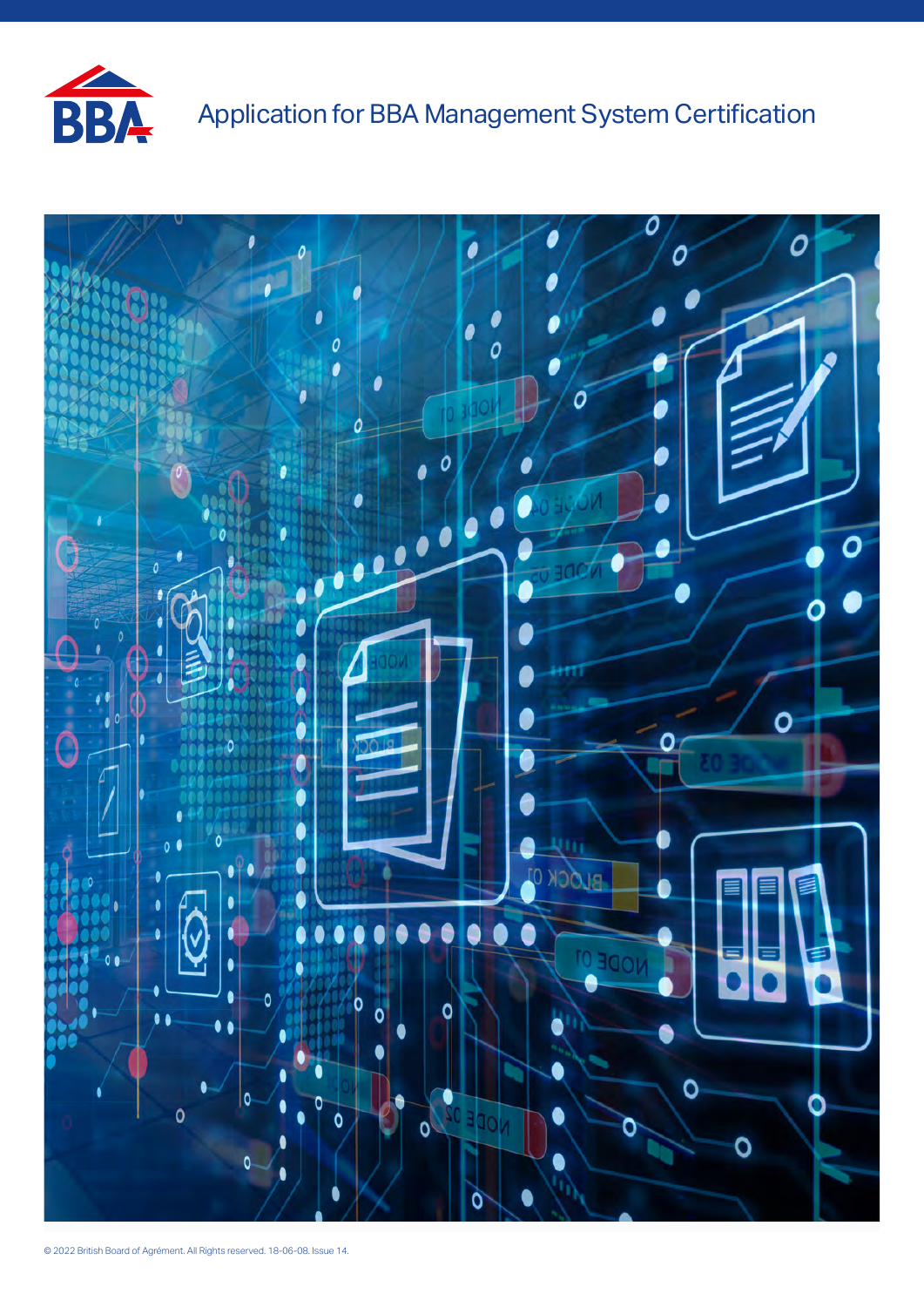# Application for Management System Certification

This application is relevant to:

- BS EN ISO 9001 Quality Management System
- BS EN ISO 14001 Environmental Management System
- BS EN ISO 45001 Occupational Health and Safety Management System

The BBA will prepare a contract for a Certificate on the basis of the information set out in this short Application Form. It is important that your requirements are fully and precisely defined within this document as a failure to do so could result in errors or omissions in the contract.

If there is insufficient space for any of your entries on the form please add extra pages. If you consider that any of the questions do not apply to your product, mark as 'not applicable'. Please do not leave any sections blank.

Information supplied by you will be treated in confidence and will not be disclosed, other than as required: to any third party that the BBA instructs or consults or in connection with your application; under statute; or by English law.

Please contact your BBA Client Account Manager or Client Services if you have any queries clientservices@bbacerts.co.uk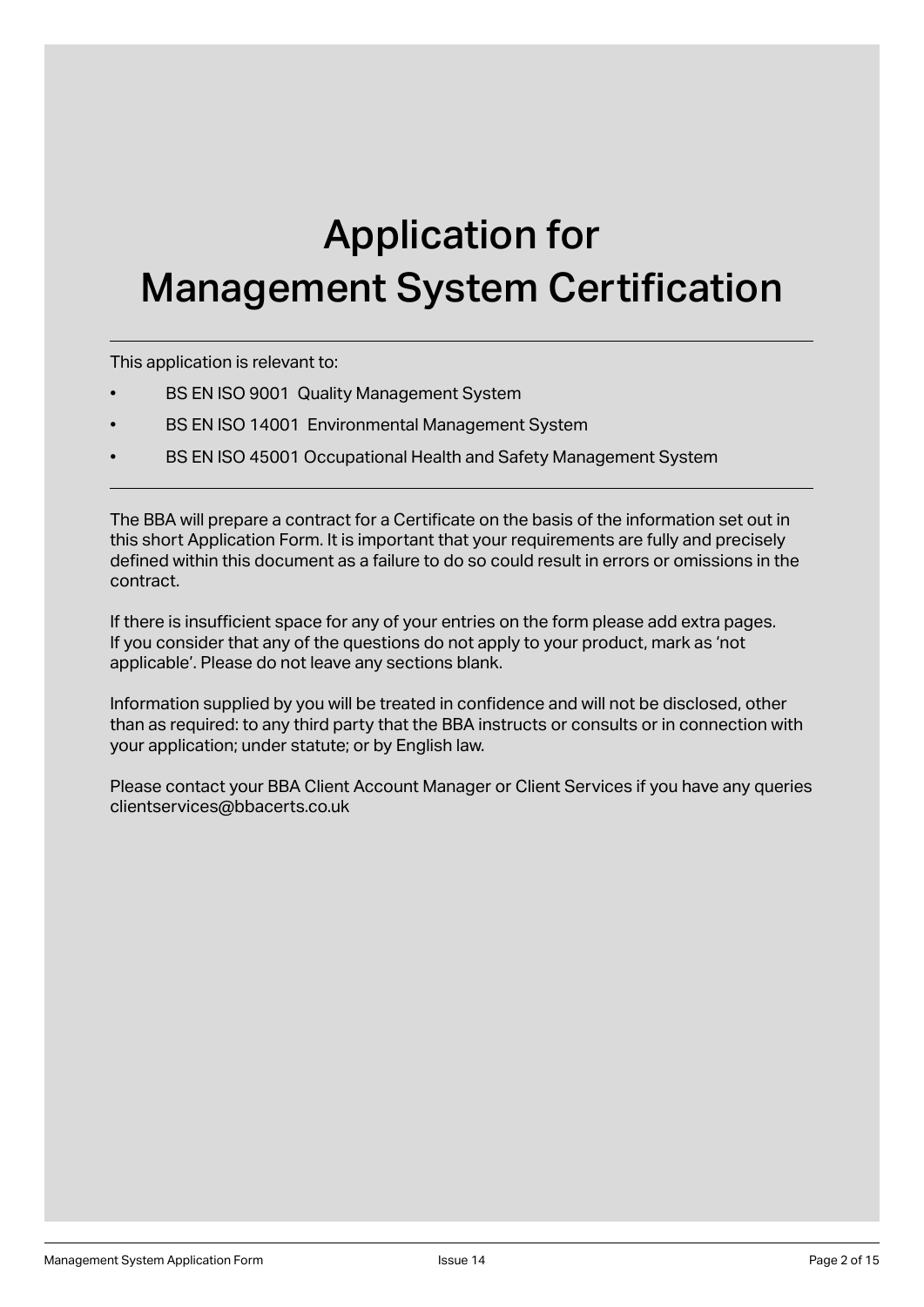The flow chart below indicates the BBA's work process, from receipt of initial enquiry to issue of a Certificate.

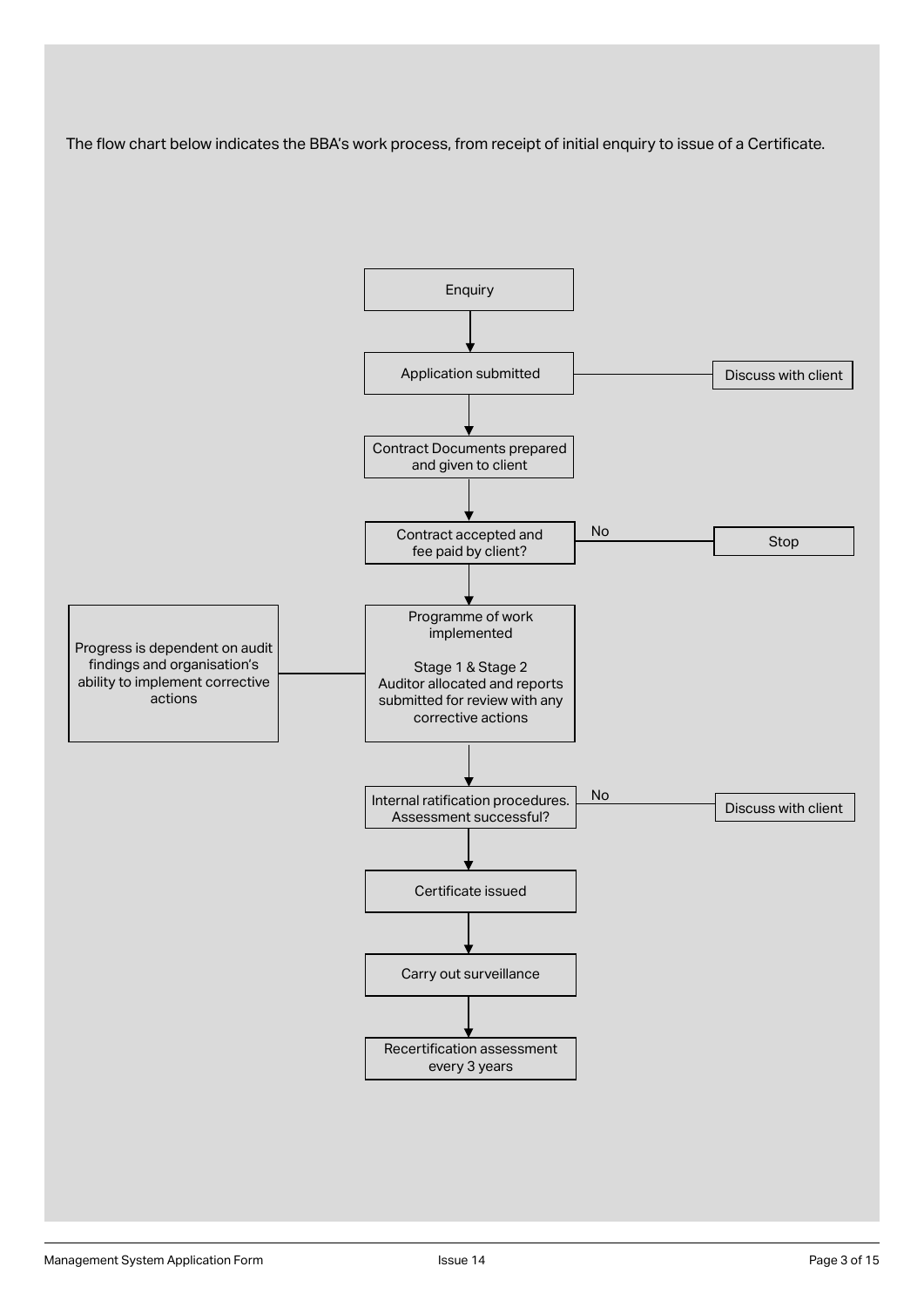## Applicant Details

Company details (as they should appear on any issued Certificate)

| Registered Company name            |  |
|------------------------------------|--|
| Trading as                         |  |
| <b>Address</b>                     |  |
| Town/City                          |  |
| County                             |  |
| Postcode                           |  |
| Country                            |  |
| Company email                      |  |
| Website                            |  |
| Main telephone number              |  |
| Registered address if different    |  |
| Number of employees                |  |
| Annual turnover (£s)               |  |
| <b>Company Registration Number</b> |  |
| VAT Number (UK clients only)       |  |

#### Main Contact details

| <b>Full Name</b>       |  |
|------------------------|--|
| Title (Mrs/Mr/Miss/Dr) |  |
| Position               |  |
| Email                  |  |
| Contact number         |  |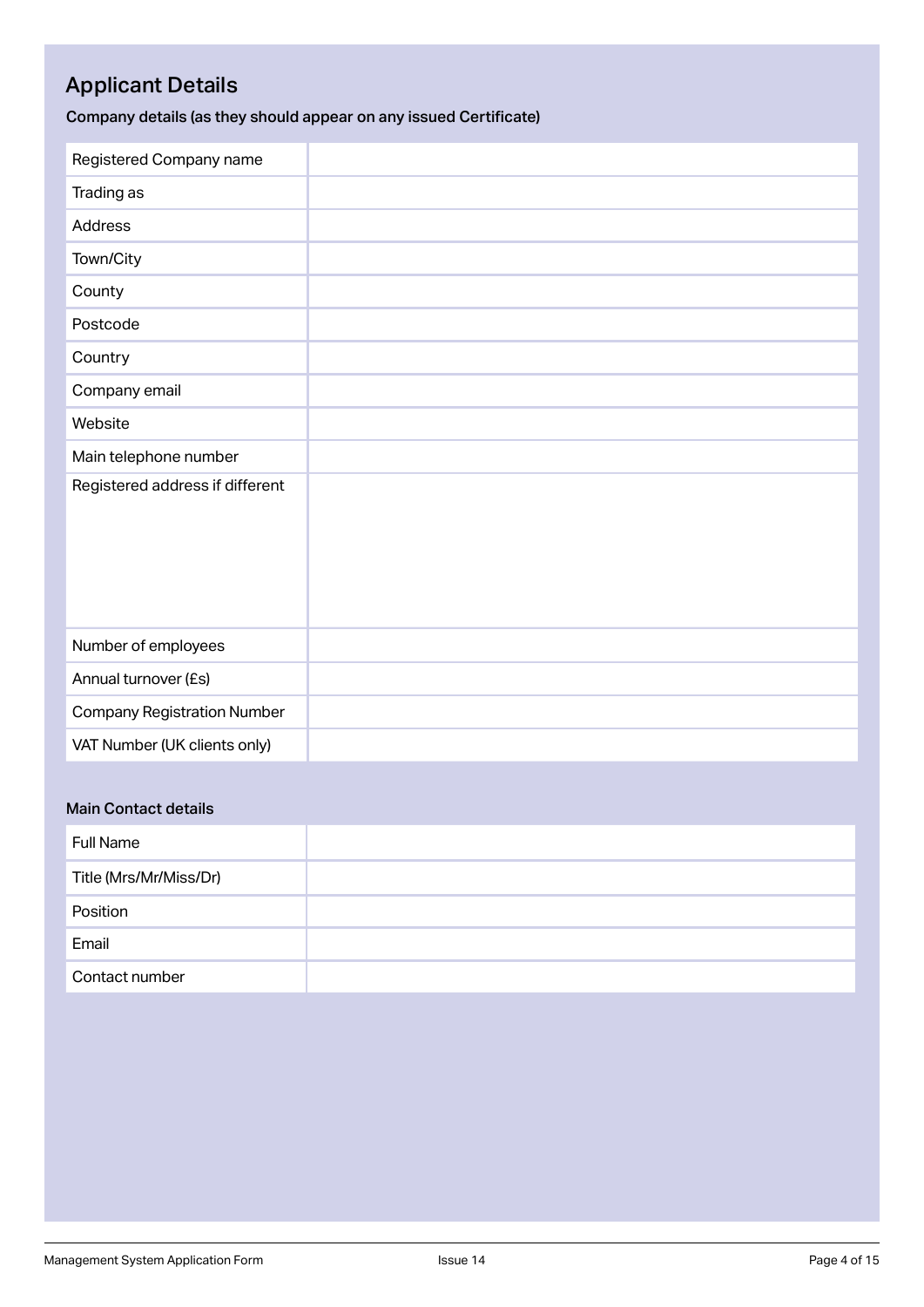# Section 2 - General Information

| Do you have any BBA approved products?                                                                 | Yes | No |  |
|--------------------------------------------------------------------------------------------------------|-----|----|--|
| Certificate number(s)                                                                                  |     |    |  |
| What percentage of overall total production<br>do the BBA approved products represent?                 |     |    |  |
| Please provide a description of the<br>products, processes and/or services of your<br>organisation.    |     |    |  |
| Please indicate the proposed scope for the<br>management system certificate(s), and any<br>exclusions. |     |    |  |
|                                                                                                        |     |    |  |
| What is the main language spoken?<br>Are there any unusual processes? If so                            |     |    |  |
| please detail below:                                                                                   |     |    |  |
| Do you operate an integrated management<br>system?                                                     | Yes | No |  |
| If Yes, please provide details.                                                                        |     |    |  |
|                                                                                                        |     |    |  |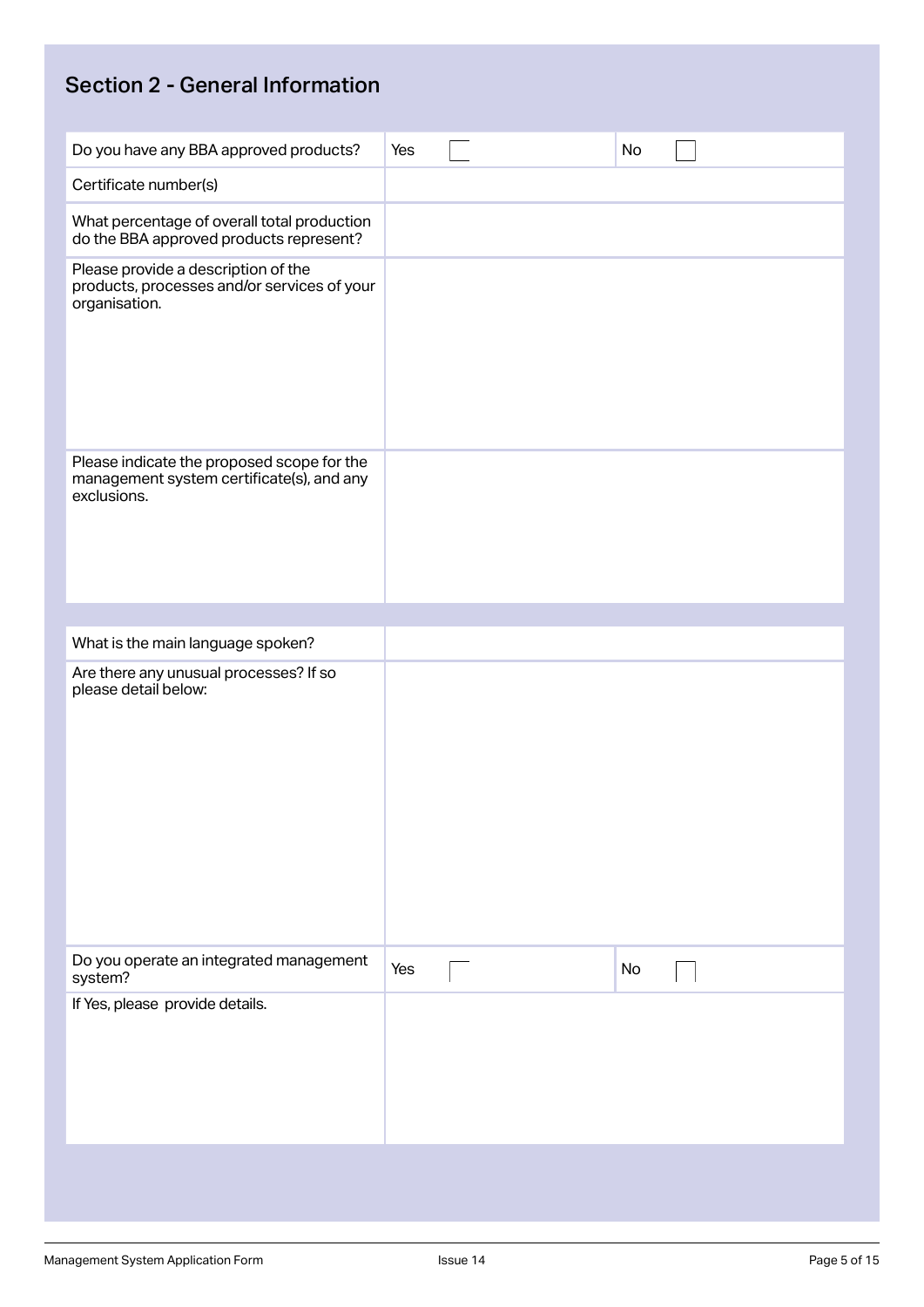#### IAF Codes

BBA's accreditation covers the following IAF codes.

Please tick each row that is relevant to your required scope of Cerification.

| Code             | Description                                  | Scope   | <b>Covered in Limited Scope</b>                                                                                                                                                                                 |
|------------------|----------------------------------------------|---------|-----------------------------------------------------------------------------------------------------------------------------------------------------------------------------------------------------------------|
| IAF <sub>4</sub> | <b>Textiles and textile</b><br>products      | Limited | Preparation and spinning of textile fibres,<br>Textile weaving. Finishing of textiles,<br>Manufacture of man-made textile<br>articles, except apparel.                                                          |
| IAF <sub>6</sub> | Wood and Wood Products                       | Full    |                                                                                                                                                                                                                 |
| <b>IAF 12</b>    | Chemicals, chemical<br>products and fibres   | Limited | Manufacture of basic chemicals,<br>Manufacture of paints, varnishes and<br>similar coatings, printing inks and<br>mastics, Manufacture of other chemical<br>products, Manufacture of man-made<br>fibres.        |
| <b>IAF 14</b>    | Rubber and plastic<br>products               | Limited | Manufacture of rubber products except<br>tyres and rebuilding tyres, Manufacture<br>of plastic products.                                                                                                        |
| <b>IAF 15</b>    | Non-metallic mineral                         | Full    |                                                                                                                                                                                                                 |
| <b>IAF 16</b>    | Concrete, cement, lime,                      | Full    |                                                                                                                                                                                                                 |
| <b>IAF 17</b>    | Basic metal and<br>fabricated metal products | Limited | Manufacture of tubes, Other first<br>processing of iron and steel production<br>of non-ECSC ferro-alloys, Casting<br>of metals, Manufacture of fabricated<br>metal products, except machinery and<br>equipment. |
| <b>IAF 28</b>    | Construction                                 | Limited | Construction of commercial buildings,<br>Construction of domestic buildings,<br>Erection of roof covering and frames,<br>Construction of highways, roads, airfields<br>and sport facilities, Other construction |

*Note on the above table:* 

*For ISO 45001, BBA is not yet accredited in all possible IAF codes. To receive an accredited ISO 45001 certificate, you may need to permit a UKAS assessor to observe the audit. This is to observe the BBA assessor, not to assess your site.* 

Are there other IAF codes which you need Management System Certification to cover? If so, please secify the code and a brief description of the process(es) involved:

*For ISO 9001 Certification, please complete Section 3.* 

*For ISO 14001 Certification, please complete Section 4.* 

*For ISO 45001 Certification, please complete Section 5.* 

*All applicants should complete Section 6.*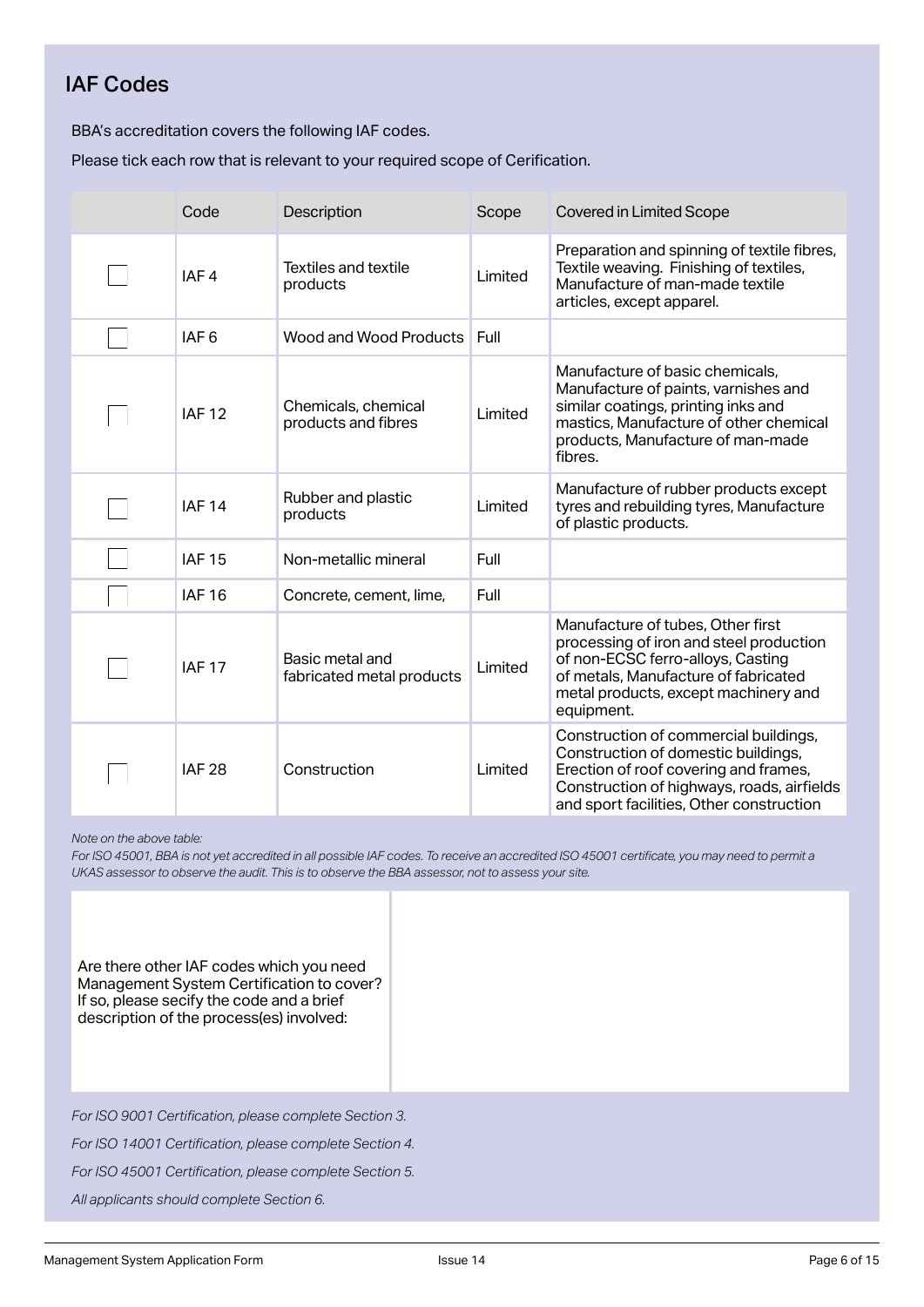| Section 3 - For ISO 9001 Certification                                                                                   |                        |
|--------------------------------------------------------------------------------------------------------------------------|------------------------|
| Applying for new Certification:                                                                                          | Applying for transfer: |
| If you have existing Certification, please provide:                                                                      |                        |
| <b>Current Certification Body:</b>                                                                                       |                        |
| Expiry Date:                                                                                                             |                        |
| Scope:                                                                                                                   |                        |
| How was your Quality Management System (QMS) prepared?<br>In-House<br>Consultant<br>Other<br>If 'Other', please describe |                        |
| How long has the QMS been functioning?                                                                                   |                        |
| Have internal audits been undertaken?                                                                                    | Yes<br>No              |
| Has a Management Review been conducted<br>each year?                                                                     | Yes<br>No              |
|                                                                                                                          |                        |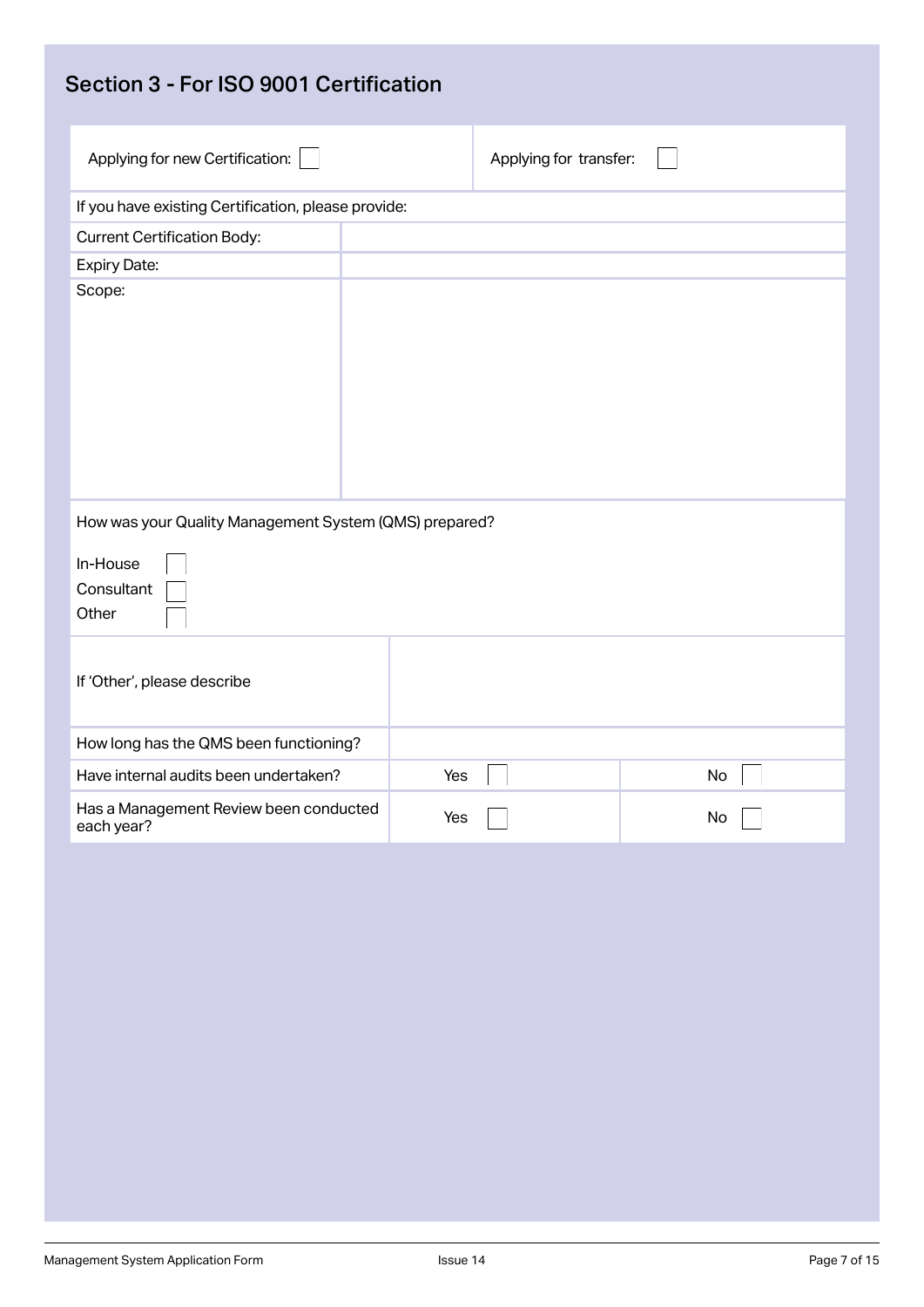| Applying for new Certification:                                                                                       |                                       |     | Applying for transfer: |   |            |
|-----------------------------------------------------------------------------------------------------------------------|---------------------------------------|-----|------------------------|---|------------|
| If you have existing Certification, please provide:                                                                   |                                       |     |                        |   |            |
| <b>Current Certification Body:</b>                                                                                    |                                       |     |                        |   |            |
| <b>Expiry Date:</b>                                                                                                   |                                       |     |                        |   |            |
| Scope:                                                                                                                |                                       |     |                        |   |            |
| How was your Environmental Management System (EMS) prepared?<br>In-House<br>Consultant<br>Other                       |                                       |     |                        |   |            |
| If 'Other', please describe                                                                                           |                                       |     |                        |   |            |
| How long has the EMS been functioning?                                                                                |                                       |     |                        |   |            |
|                                                                                                                       | Have internal audits been undertaken? | Yes |                        |   | No         |
|                                                                                                                       |                                       | Yes |                        |   | No         |
| Has a Management Review been conducted<br>each year?                                                                  |                                       |     |                        |   |            |
| Describe the factory location:                                                                                        |                                       |     | Urban<br>Rural         |   | Commercial |
|                                                                                                                       |                                       |     |                        |   |            |
|                                                                                                                       | M<br>H                                | L   | Paints or solvents     | H | M<br>L     |
|                                                                                                                       | H<br>M                                | L   | Electricity            | H | M<br>L     |
|                                                                                                                       | H<br>M                                | L   | Paper                  | H | M<br>L     |
|                                                                                                                       | H<br>М                                | L   | Rubber                 | Н | M<br>L     |
|                                                                                                                       | H<br>M                                | L   | Wood                   | H | M<br>L     |
| Please indicate your usage (1) of the following:<br>Gas<br>Oil<br>Chemicals<br>Water<br>Packaging Materials<br>Metals | H<br>М                                | L   | Plastics               | H | M<br>L     |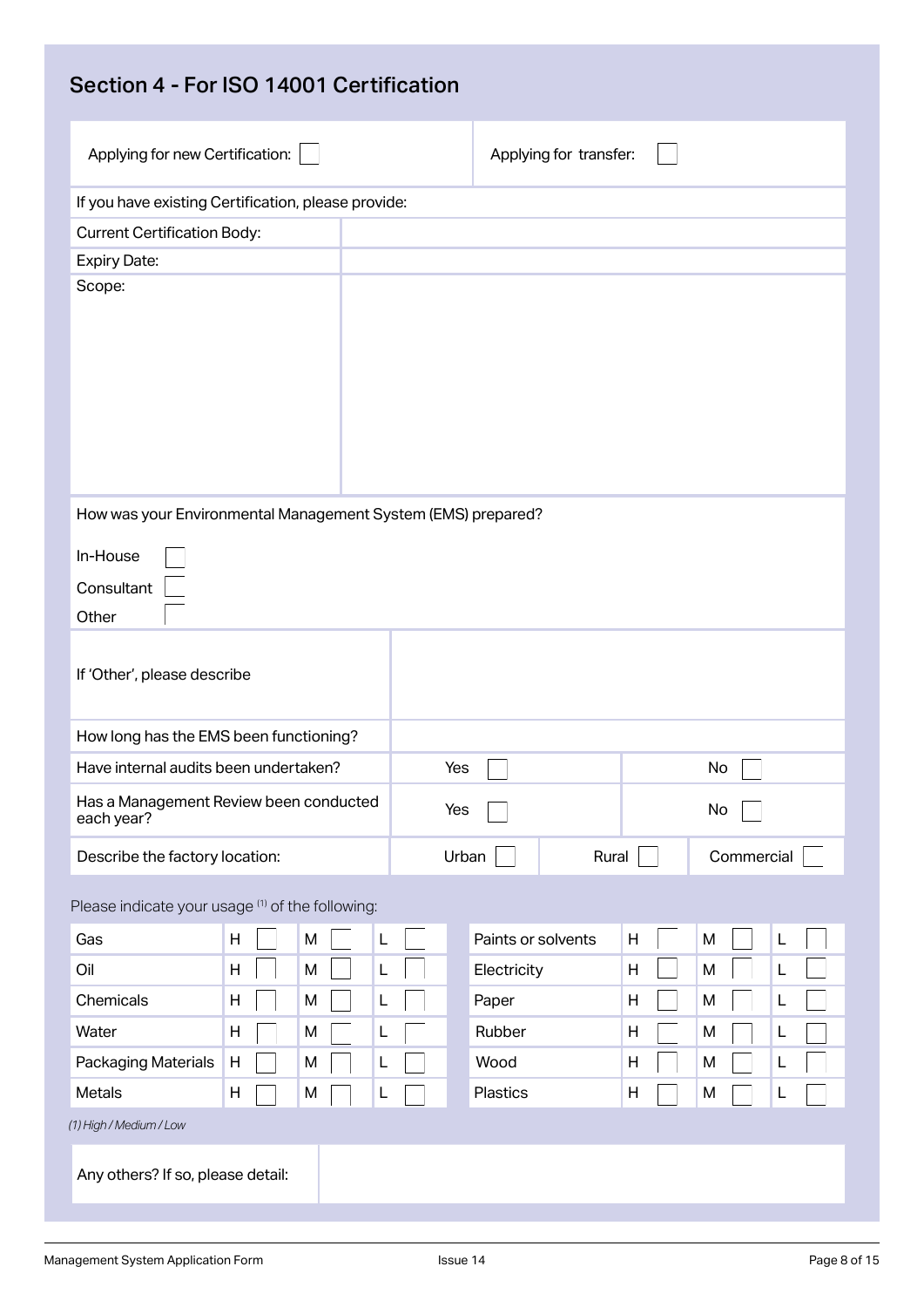| Are you subject to any specific regulatory aspects or permits? (Such as)      |     |           |    |
|-------------------------------------------------------------------------------|-----|-----------|----|
| Producer of "Special Wastes"                                                  | Yes |           | No |
| Registered waste carrier                                                      | Yes |           | No |
| Discharge consent                                                             | Yes |           | No |
| Other (Please describe)                                                       |     |           |    |
| Environmental agency licences                                                 | Yes |           | No |
| Licence number:                                                               |     |           |    |
| Other (Please detail)                                                         |     |           |    |
| Is your site located near to a Site of Special<br>Scientific Interest (SSSI): | Yes |           | No |
| Do you measure any emissions to the air?                                      | Yes |           | No |
| If so, what for?                                                              |     |           |    |
| Do you monitor any other type of<br>emissions?                                | Yes |           | No |
| If so, what for?                                                              |     |           |    |
| Please indicate the quantity of waste you<br>produce                          | H   | ${\sf M}$ | L  |
| Please detail:                                                                |     |           |    |
|                                                                               |     |           |    |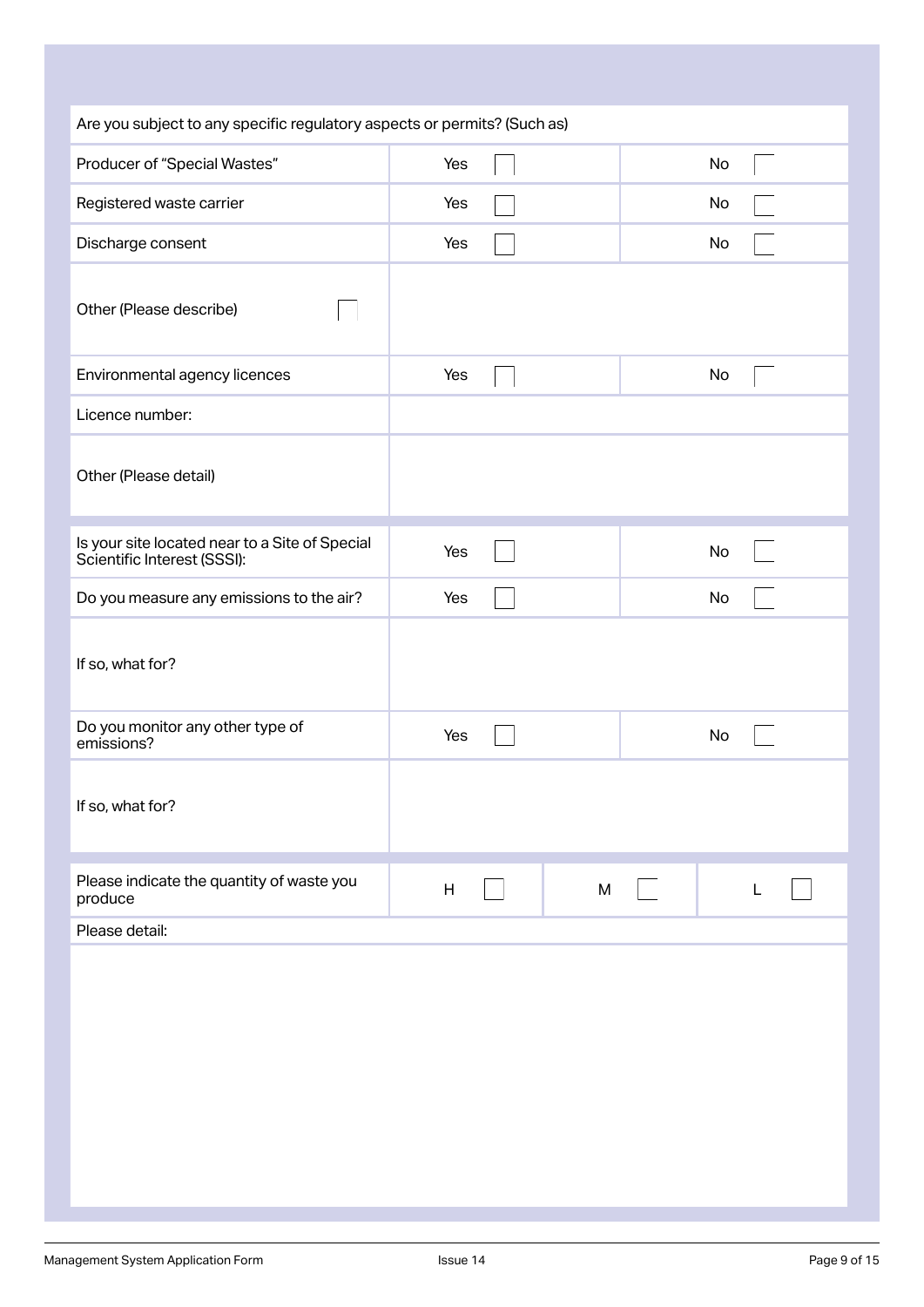| Do you reuse any of your materials? | Yes | $\operatorname{\mathsf{No}}$ |
|-------------------------------------|-----|------------------------------|
| Please detail:                      |     |                              |
|                                     |     |                              |
|                                     |     |                              |
|                                     |     |                              |
|                                     |     |                              |
|                                     |     |                              |
|                                     |     |                              |
|                                     |     |                              |
|                                     |     |                              |
|                                     |     |                              |
|                                     |     |                              |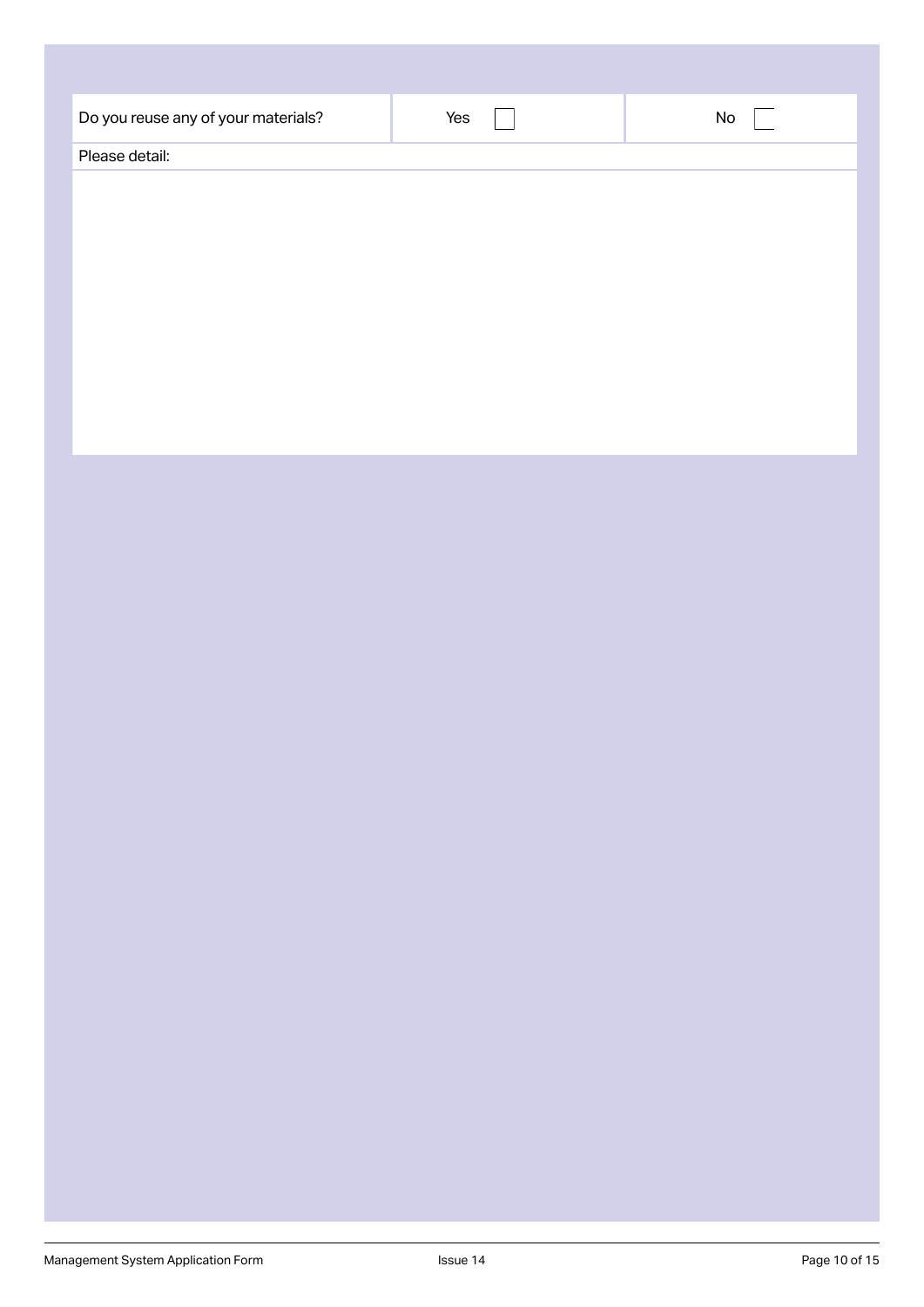| Section 5 - For ISO 45001 Certification                                                                                                 |  |       |                        |            |
|-----------------------------------------------------------------------------------------------------------------------------------------|--|-------|------------------------|------------|
| Applying for new Certification:                                                                                                         |  |       | Applying for transfer: |            |
| If you have existing Certification, please provide:                                                                                     |  |       |                        |            |
| <b>Current Certification Body:</b>                                                                                                      |  |       |                        |            |
| <b>Expiry Date:</b>                                                                                                                     |  |       |                        |            |
| Scope:                                                                                                                                  |  |       |                        |            |
| How was your OHSMS prepared?                                                                                                            |  |       |                        |            |
| In-House                                                                                                                                |  |       |                        |            |
| Consultant<br>(please name)                                                                                                             |  |       |                        |            |
| Other                                                                                                                                   |  |       |                        |            |
| If 'Other', please describe                                                                                                             |  |       |                        |            |
| How long has the OHSMS been functioning?                                                                                                |  |       |                        |            |
| Have internal audits been undertaken?                                                                                                   |  | Yes   |                        | No         |
| Has a Management Review been conducted<br>each year?                                                                                    |  | Yes   |                        | No         |
| Describe the factory location:                                                                                                          |  | Urban | Rural                  | Commercial |
| Please provide details on all key regulations, including authorisations, consents and licences relating to your<br>site and operations: |  |       |                        |            |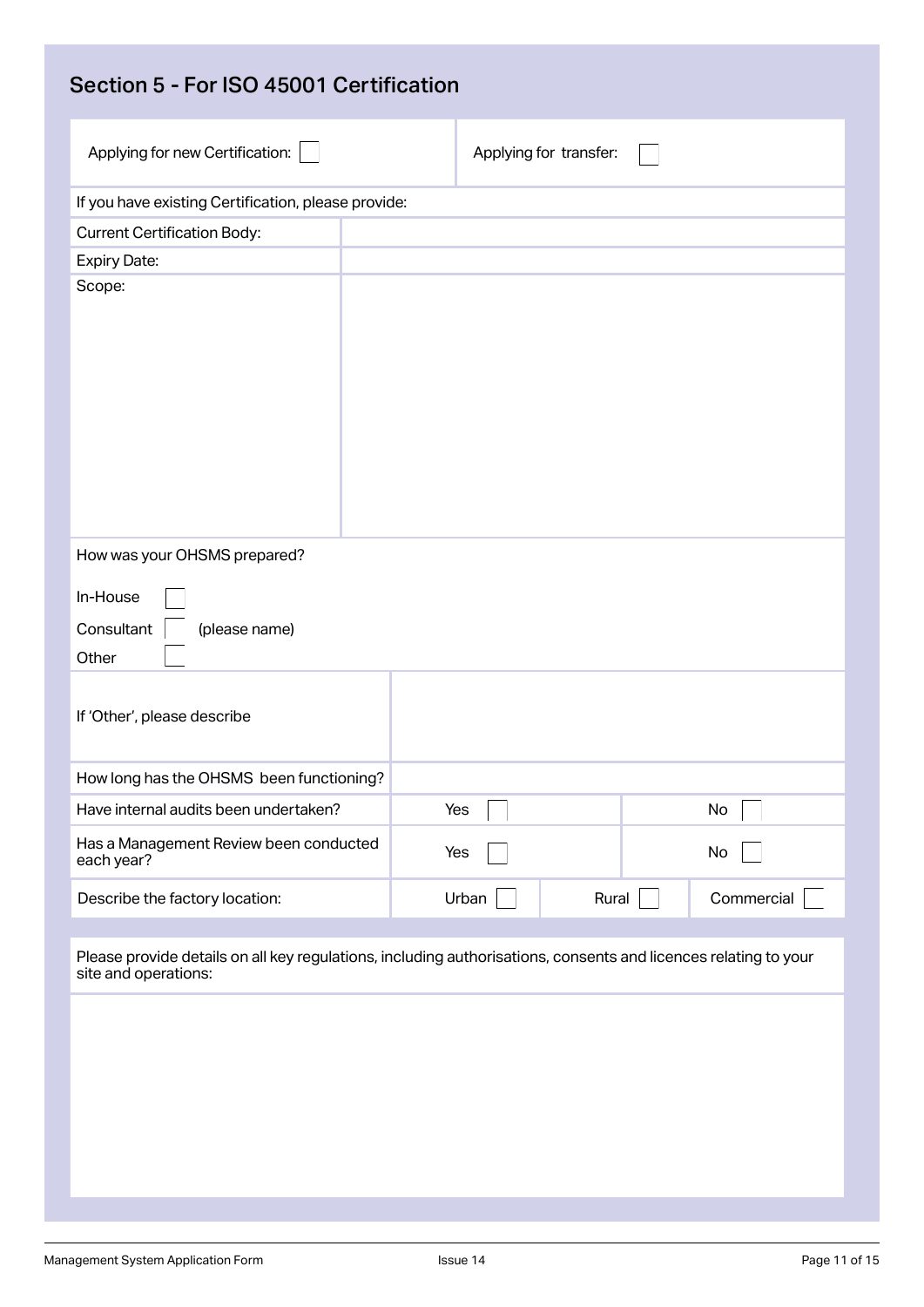Please describe the significant. health and safety hazards and risks of your operation below:

| Do staff carry any form of Safety Passport?                                           | Yes | No |
|---------------------------------------------------------------------------------------|-----|----|
| If so, please detail:                                                                 |     |    |
| Is there a site induction for first time visitors?                                    | Yes | No |
| Are any staff subject to pre-employment or routine<br>medical examination?            | Yes | No |
| Is your site covered by legal requirements for<br>hazardous installations e.g. COMAH? | Yes | No |
| Has a safety management review been carried out?                                      | Yes | No |
| Do you have an occupational health and safety policy?                                 | Yes | No |
| Have you identified occupational health and safety<br>risks?                          | Yes | No |
| Have you identified applicable safety regulations?                                    | Yes | No |
| Have you set health and safety objectives and targets?                                | Yes | No |
| Has a programme been put in place to achieve the<br>objectives?                       | Yes | No |
| Have you prepared a documented system description?                                    | Yes | No |
| Have all staff been made aware of the management<br>system?                           | Yes | No |
| Has an internal audit programme started?                                              | Yes | No |
| Has a management review been carried out?                                             | Yes | No |
| Are emergency plans and procedures in place?                                          | Yes | No |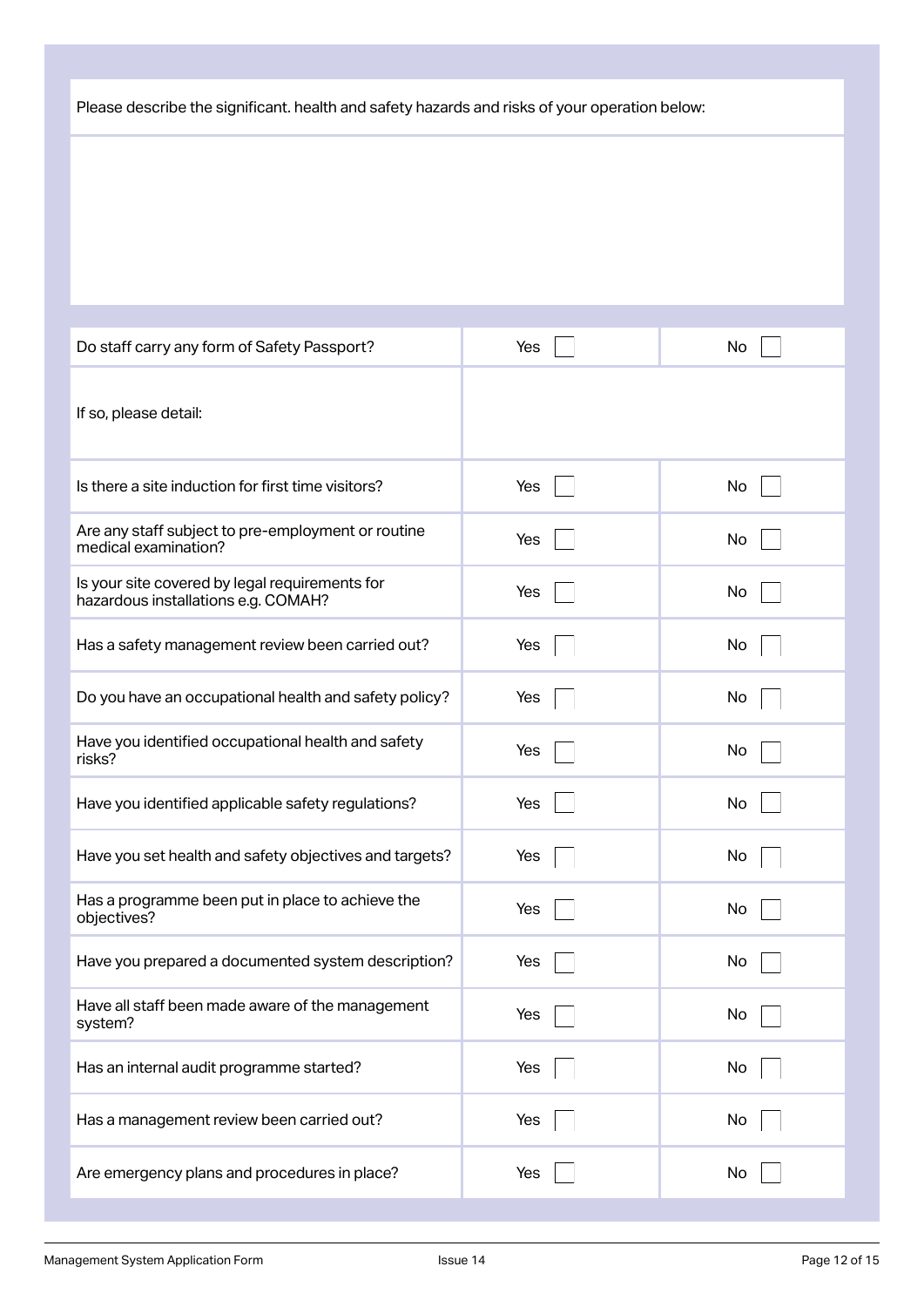### Section 6 - Locations(s)

Please define all locations to be covered under the Certificate(s)

For each location please list the name of the local contact, activities and processes covered, and number of personnel at each location (ISO 45001 applicants should list all but the number of personnel at each location; this information should be added in the second table).

For ISO 45001 appplications, please indicate the number of personnel, including contractors and subcontractors, working at each of the locations identified above.

| Location | Number of employees | Number of contractors / sub-<br>contractors |
|----------|---------------------|---------------------------------------------|
|          |                     |                                             |
|          |                     |                                             |
|          |                     |                                             |
|          |                     |                                             |
|          |                     |                                             |
|          |                     |                                             |
|          |                     |                                             |
|          |                     |                                             |
|          |                     |                                             |
|          |                     |                                             |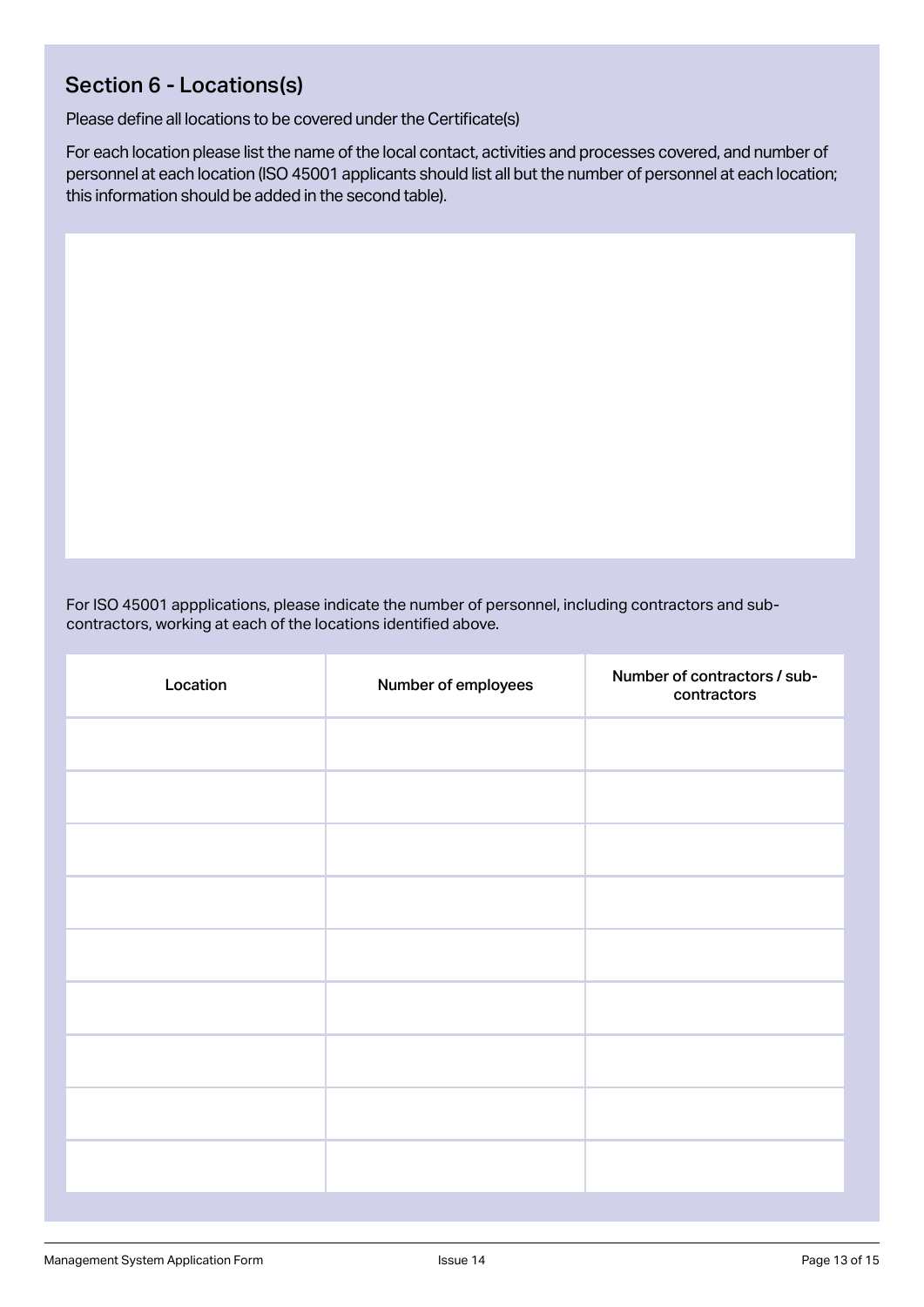| Signed for the Applicant   |  |
|----------------------------|--|
| Name (BLOCK CAPITALS)      |  |
| Company Name               |  |
| Job title                  |  |
| Date                       |  |
| Scan or insert e-signature |  |

Return the application form by email to <u>clientservices@bbacerts.co.uk</u> or post to: **British Board of Agrement,** Bucknalls Lane, Watford, Hertfordshire, WD25 9BA.